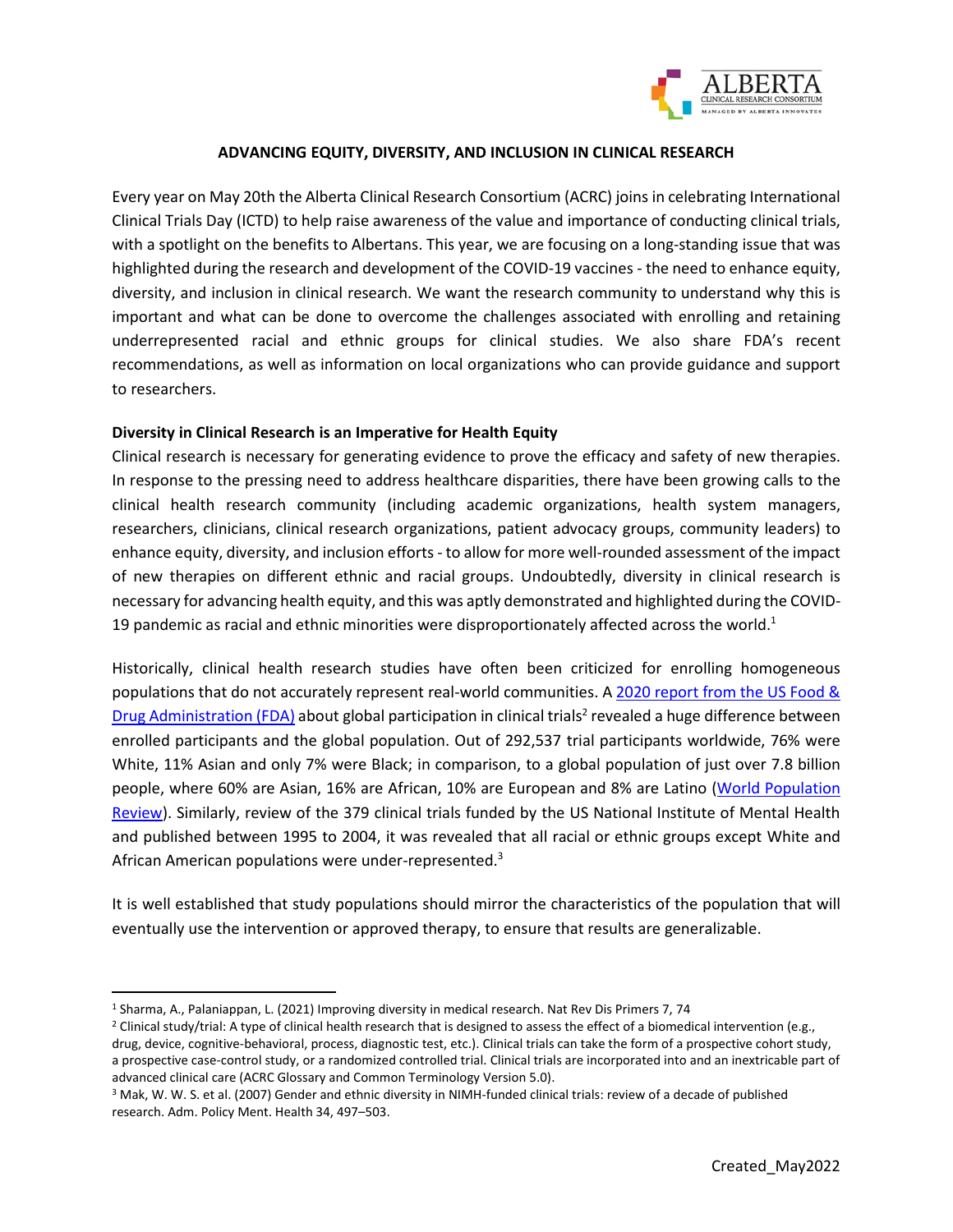

Subgroups of patients may respond differently to interventions and therapies. Additionally, ethnicity, age, gender, genetic disposition, and lifestyle may affect how a treatment will work or how safe it will be to an individual. Differences in treatment outcomes and disease biology among subgroups, if they exist, can only be identified when those subgroups are present and are included as research participants. Without representation, the resulting treatment(s) may be less effective or less trusted in those groups despite their need for such a treatment. For example, 5-fluorouracil, a commonly used chemotherapeutic drug, was found to have adverse effects, like hematological toxicities, in some individuals.<sup>4</sup> These toxic effects occurred at higher rates in African Americans compared to White individuals. However, this was not observed in the preceding clinical trials, which had limited patient diversity, and this ultimately impacted the healthcare of some African Americans. Ethical obligations - particularly fairness in the distribution of the opportunities and potential benefits of health research, also drive the expectations for diverse participant inclusion in clinical research.

For these reasons, enhancing meaningful representation of diverse or under-represented populations in clinical research to overcome long-standing inequities in healthcare and patient outcomes requires the commitment of the research community.

# **Challenges to Racial and Ethnic Diversity in Clinical Research**

There are a variety of reasons for the reduced participation in clinical trials among diverse racial and ethnic groups including: mistrust of the clinical research system due to historical abuses; transportation and participation conflicting with family or work responsibilities, frequency of study visits, time and resource constraints for participants, language or cultural barriers, health and research literacy challenges; religious beliefs, and stringent eligibility criteria (e.g., exclusion due to comorbidities, which are often more prevalent in underrepresented populations due to exposures to systemic discrimination). Providerassociated barriers have also been identified including: decreased funding and staffing levels for clinical trial sites where underrepresented patients are likely to receive care and staff failing to inform patients of clinical trial availability. Physicians have many competing clinical priorities and payment systems often do not account for the extra time necessary to identify appropriate trials and educate and enroll patients. The above obstacles are particularly problematic for patients from under-represented minority groups who may not independently seek to enroll in clinical trials.<sup>5</sup>

# **The FDA, and Others Provide Guidance on Enhancing Diversity in Clinical Research**

Increasing clinical trial diversity in an effective and sustainable manner requires the joint efforts of stakeholders across the clinical research ecosystem. The FDA, in November 2020, issued a guidance document on [Enhancing the Diversity of Clinical Trial Populations.](https://www.fda.gov/media/127712/download) The document provides a range of steps that sponsors, and research sites can take to facilitate the participation of the population most likely to use the drug if approved.

<sup>4</sup> McCollum, A. D. et al. (2002) Outcomes and toxicity in African American and Caucasian patients in a randomized adjuvant chemotherapy trial for colon cancer. J. Natl Cancer Inst. 94, 1160–1167

<sup>&</sup>lt;sup>5</sup> Improving Diversity in Clinical Trial Participation Policy Brief 2020 (asco.org)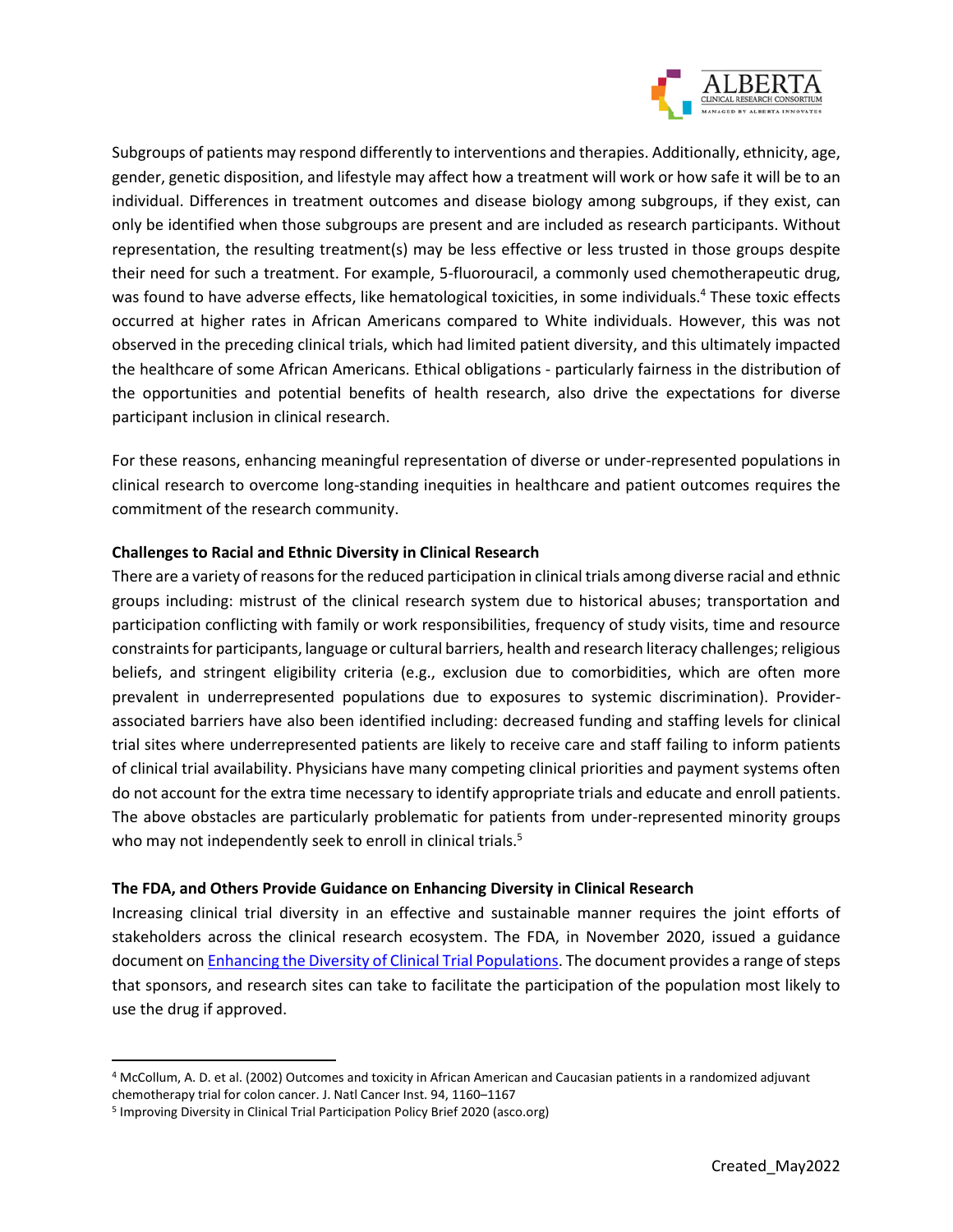

Recommendations include broadening eligibility criteria to increase diversity, adopting enrollment practices that enhance inclusiveness, and considering trial designs that make participation less burdensome.

A follow-up guidance [from the FDA in April 2022](https://www.fda.gov/regulatory-information/search-fda-guidance-documents/diversity-plans-improve-enrollment-participants-underrepresented-racial-and-ethnic-populations) specifically provides recommendations to sponsors developing medical products on how to submit a "Race and Ethnicity Diversity Plan" to enroll and retain adequate numbers of participants in clinical trials from underrepresented racial and ethnic populations. The FDA encourages submission of the plan as early as possible during the investigational new drug (IND) stage, and before launching pivotal Phase III studies.

A framework for enhancing diversity in clinical research was also presented in 2021 by researchers from Stanford University School of Medicine.<sup>6</sup> The authors described how changes to public policy, community, institutional, interpersonal, and intrapersonal domains can be used to increase diversity in clinical research (Figure 1). For instance, at the public policy level, strict requirements for representation of diverse populations can be set as a necessity for the approval of new drugs or devices. At the institutional level, knowledge resources must be developed specifically for communities with historical clinical research system mistrust.

**Figure 1:** A framework for improving diversity in clinical research<sup>6</sup>

| <b>Public policy</b><br>• Set global standards for<br>diversity in clinical trials<br>• Adopt international quidelines<br>requiring representation of<br>diverse populations for<br>requlatory approvals<br>· Enact continuous post-<br>marketing surveillance to<br>monitor effectiveness in<br>diverse populations | Community<br>• Involve patients and<br>communities in the<br>development of<br>study questions<br>. Ensure the intended<br>population can be<br>reached with the<br>planned study<br>recruitment methods | Institutional<br>· Develop knowledge<br>resources specific<br>to communities<br>with historical<br>medical mistrust<br>· Provide data for<br>drug efficacy<br>across different<br>populations | Interpersonal<br>. Ensure diversity in research<br>and development teams<br>• Plan and track inclusion of<br>diverse populations through-<br>out the discovery cycle<br>· Collect sociodemographic data<br>of study populations in trials<br>using uniform data standards | Intrapersonal<br>· Understand individual<br>knowledge, beliefs and<br>attitudes towards clinical<br>research<br>• Provide support to encourage<br>research participation, such<br>as transportation and<br>financial assistance |
|----------------------------------------------------------------------------------------------------------------------------------------------------------------------------------------------------------------------------------------------------------------------------------------------------------------------|----------------------------------------------------------------------------------------------------------------------------------------------------------------------------------------------------------|-----------------------------------------------------------------------------------------------------------------------------------------------------------------------------------------------|---------------------------------------------------------------------------------------------------------------------------------------------------------------------------------------------------------------------------------------------------------------------------|---------------------------------------------------------------------------------------------------------------------------------------------------------------------------------------------------------------------------------|
|----------------------------------------------------------------------------------------------------------------------------------------------------------------------------------------------------------------------------------------------------------------------------------------------------------------------|----------------------------------------------------------------------------------------------------------------------------------------------------------------------------------------------------------|-----------------------------------------------------------------------------------------------------------------------------------------------------------------------------------------------|---------------------------------------------------------------------------------------------------------------------------------------------------------------------------------------------------------------------------------------------------------------------------|---------------------------------------------------------------------------------------------------------------------------------------------------------------------------------------------------------------------------------|

### **More Information, Guidance and Support for Researchers**

The Alberta SPOR SUPPORT Unit (AbSPORU) collaborates closely and purposefully with patients from diverse communities and with its network of healthcare partners to improve health outcomes for all Albertans. AbSPORU's Patient Engagement Team builds community partnerships and research collaborations to enhance health research opportunities and improve health outcomes in the province. With their partners, they combine efforts to better hear and include diverse Albertan voices in the health research that matters to them. Their partners include, Alberta Health Services (AHS), Strategic Clinical Networks (SCNs), community organizations, rural networks, patient groups, post-secondary research institutions, among others across the province.

<sup>6</sup> Sharma, A., Palaniappan, L. (2021) Improving diversity in medical research. Nat Rev Dis Primers 7, 74 https://doi.org/10.1038/s41572-021-00316-8